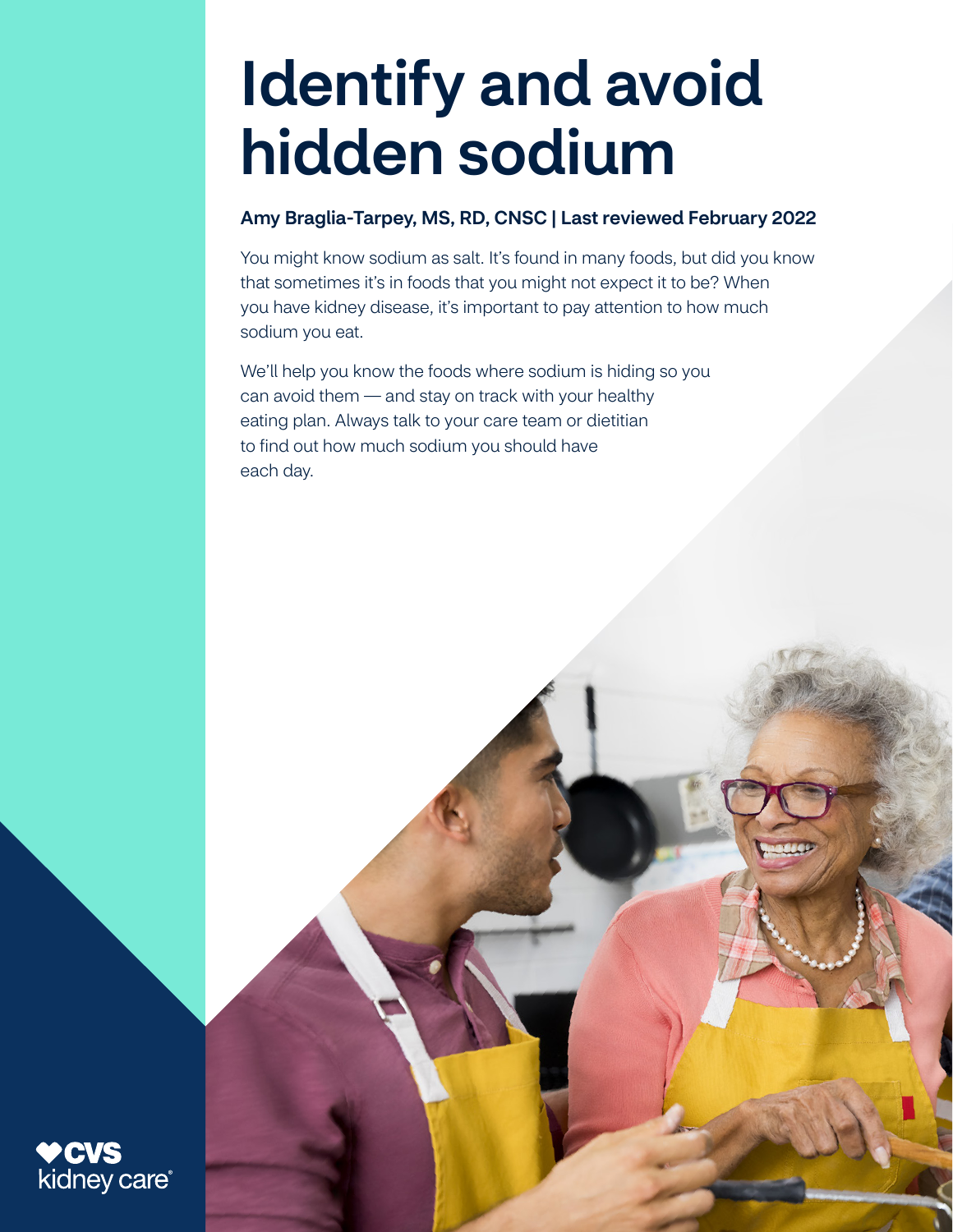#### What is sodium?

Sodium is a mineral that makes up the bulk of table salt. Sodium is regulated by your kidneys, and it plays a big part in balancing the amount of fluids in your body. It sends nerve impulses and also affects how the nerves and muscles work.

### What happens when your kidneys can't regulate sodium

Healthy kidneys keep the right level of sodium in your blood. But when kidneys fail, they can no longer remove extra sodium and fluid from your body. Having too much sodium and fluid buildup in your blood is dangerous because it raises your blood pressure.<sup>1</sup>

When kidney function has declined, excess fluid may cause:

- Fatigue
- Shortness of breath
- Swollen feet, legs, hands and face

Most Americans eat more sodium than they need.2 Depending on your stage of chronic kidney disease (CKD), you may need to follow a low-sodium diet. A good way to start is to know which foods to avoid.

#### **Foods to avoid**

 meat tenderizer and onion salt.Salt and salt seasonings, such as celery salt, garlic salt, lemon pepper, "lite" salt,

Lunch meats, such as cold cuts, corned beef, deli meats, hot dogs, pastrami, sausage and other canned or processed meats.

Cured and pickled foods, such as bacon, ham, herring, lox, olives, pickles and pickle relish, salt pork, sauerkraut, and all other pickled vegetables and fruits.



Salty snacks, such as crackers, corn chips, pretzels, potato chips, salted nuts, salted popcorn, salted sunflower seeds and tortilla chips.

Salad dressings and sauces, such as barbeque sauce, fish sauce, oyster sauce, soy sauce, steak sauce, teriyaki sauce, and bottled or powdered dressing mixes (for example, ranch, Thousand Island, Caesar, Italian and blue cheese).

Canned and processed foods, such as buttermilk, cheese, pasta sauce, soup, vegetables and vegetable juices.

#### Prepared, frozen and convenience

foods, such as canned chili, ravioli, spaghetti, TV dinners, and boxed macaroni and cheese.

**Fast food.** Visit restaurant websites to find out the sodium content of menu items so you can choose what's best for you.

**Sports drinks** and some vegetable juices.

When you have kidney disease, it's important to pay attention to how much sodium you eat.